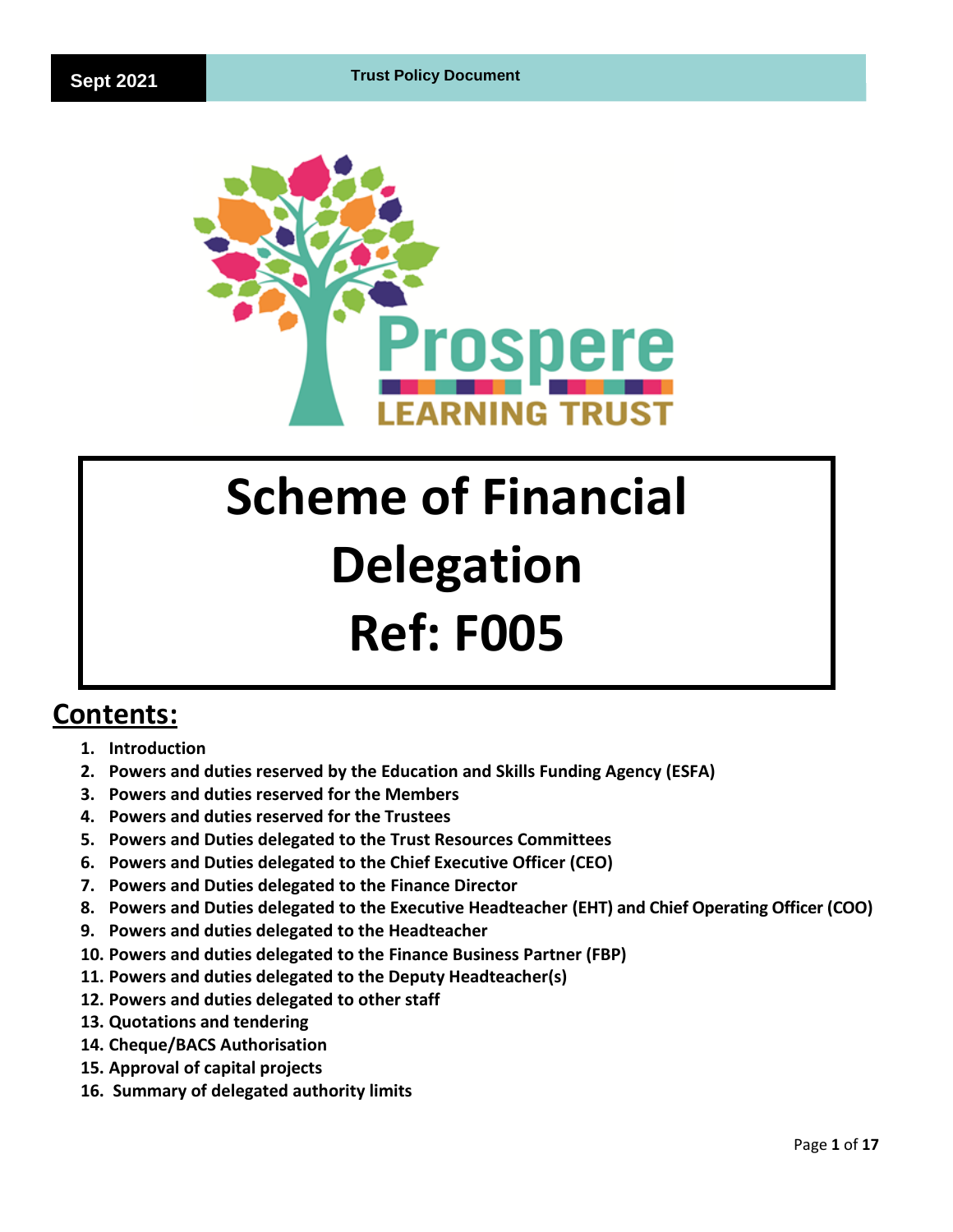| <b>Document Control</b>        |                                                                                                                                                                                                                                                                                                                                                                                                                                                                                                                                                                                                                                                    |  |  |
|--------------------------------|----------------------------------------------------------------------------------------------------------------------------------------------------------------------------------------------------------------------------------------------------------------------------------------------------------------------------------------------------------------------------------------------------------------------------------------------------------------------------------------------------------------------------------------------------------------------------------------------------------------------------------------------------|--|--|
| Title                          | F005 Scheme of Financial Delegation                                                                                                                                                                                                                                                                                                                                                                                                                                                                                                                                                                                                                |  |  |
| Date                           | September 2021                                                                                                                                                                                                                                                                                                                                                                                                                                                                                                                                                                                                                                     |  |  |
| Supersedes                     | May 2021                                                                                                                                                                                                                                                                                                                                                                                                                                                                                                                                                                                                                                           |  |  |
| Amendments                     | Amendment of delegated limits to take account of the COO/Finance Director structure.<br>Clarification in section 1 that approval limits are up to and including the maximum amount,<br>and that bespoke lower delegation limits may be applied by Executive Headteachers as<br>required on a temporary basis.<br>Removing references to OJEU which has been replaced by Find a Tender.<br>Amending the terminology to account for the change from Finance/Business Managers to<br>Finance Business Partners from September 2021.<br>To add a delegated limit for the FD on asset disposal (£2,500) and bad debt write off<br>(£1,000 cumulatively) |  |  |
| Related<br>Policies/Guidance   | Academies Financial Handbook (replaced by Academy Trust Handbook on 01 Sep 2021)<br>Prospere Learning Trust Scheme of Delegation<br>Prospere Learning Trust Financial Procedures                                                                                                                                                                                                                                                                                                                                                                                                                                                                   |  |  |
| Review                         | 1 year                                                                                                                                                                                                                                                                                                                                                                                                                                                                                                                                                                                                                                             |  |  |
| Author                         | K Connolly reviewed R Lees/A Park                                                                                                                                                                                                                                                                                                                                                                                                                                                                                                                                                                                                                  |  |  |
| Date consultation<br>completed | N/A                                                                                                                                                                                                                                                                                                                                                                                                                                                                                                                                                                                                                                                |  |  |
| Approval Level:                | <b>Trust Board</b>                                                                                                                                                                                                                                                                                                                                                                                                                                                                                                                                                                                                                                 |  |  |
| Date adopted:                  | 1 <sup>st</sup> September 2021                                                                                                                                                                                                                                                                                                                                                                                                                                                                                                                                                                                                                     |  |  |
| Expires on:                    | 1 <sup>st</sup> September 2022                                                                                                                                                                                                                                                                                                                                                                                                                                                                                                                                                                                                                     |  |  |

# **Prospere Learning Trust**

is a Multi Academy Trust Registered in England and Wales number 10872612 Registered Office: Firbank Road, Manchester, M23 2YS

The Prospere Learning Trust has a number of Trust-wide policies which are adopted by all schools/academies in the Trust to ensure an equitable and consistent delivery of provision.

The Trust Board has responsibility for the operation of all schools/academies and the outcomes of all students however responsibility is delegated to the Local Governing Body of each school via the Scheme of Delegation.

Within our policies reference to:

- Governing Body / Governors relates to the members of the Local Governing Body representing the Trust Board.
- School includes a reference to school, academy or free school unless otherwise stated.
- Headteacher includes a reference to Headteacher, Principal or Head of School of a school, academy or free school.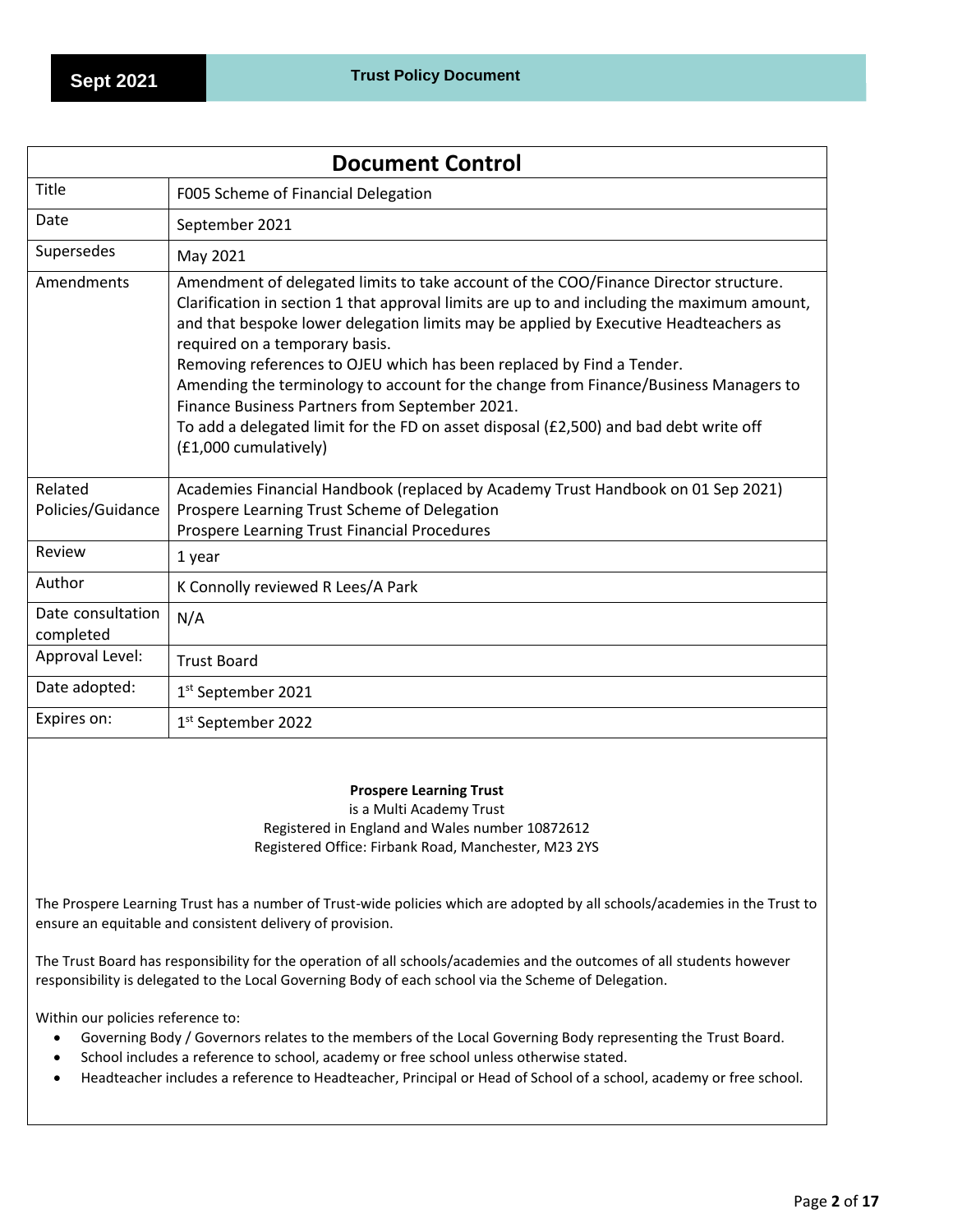# **1. Introduction:**

The purpose of this document is to ensure that the Trust maintains and develops systems of financial control which conform with the requirements both of propriety and of good financial management. It is essential that these systems operate properly to meet the requirements of our funding agreement with the Department for Education (DfE).

The Trust must also comply with the principles of financial control outlined in the academies guidance published by the Education and Skills Funding Agency (ESFA), specifically the Academies Financial Handbook.

This document should not be read as a replacement to this Handbook; the Handbook should be read in full and in conjunction with this policy which seeks to highlight some key aspects of the Handbook, and to clarify who is responsible for what regarding all financial matters.

In addition, the scheme should be read in conjunction with the following documents:

- Trust Scheme of Delegation
- Financial procedure manual

Delegated limits included within the body of the policy are the maximum limits at each level. Lower limits may be applied at individual schools dependent on their size, experience of the Headteacher and also whether they are supported schools within the Trust (i.e. schools in either financial or academic difficulty). Executive Headteachers have delegated authority to put in place bespoke limits for their schools.

In addition to this, approvers may approve any amount up to and including their delegated limit. For example, an Executive Headteacher may authorise spend for £20,000 even though the Headteacher approval limit is up to £30,000.

If an individual is not able to grant authorisation in person through illness, absence or other reasons then authorisation may be granted by a person at the same authorisation level or at a level above that required in our scheme of delegation. (E.g. If a Headteacher is absent then authorisation may be given by another Headteacher within the Trust or by one of the Executive Headteachers).

In the absence of the Chief Executive Officer then authorisation can be given by an Executive Headteacher or the Chief Operating Officer as long as permission is obtained from the Chair of the Trust Board / Vice Chair (if unavailable).

Where the policy refers to order requisition approval, no further additional approval for the final invoice is required as long as the invoice is processed in line with the Trust's financial procedures. For example, where there is an approved SLA and order for music provision, confirmation that services have been received by the appropriate staff member is sufficient for payment processing regardless of their budgetary delegation.

Note that from September 2021, the Academies Financial Handbook has been renamed as the Academy Trust Handbook.

#### **2. Powers and duties reserved by the Education andSkillsFunding Agency:**

The Trust is provided with guidance in the Academies Financial Handbook regarding what transactions require prior approval by the Secretary of State. This approval is sought via the ESFA. The relevant parts of the Academies Financial Handbook are summarised below**.**

# **a. Novel contentious and repercussive transactions**

These must always be referred to the ESFA for explicit prior approval. The ESFA may also need to refer such transactions to HM Treasury for approval and so trusts should allow sufficient time for proposals to be considered.

• Novel payments are those in which the School has no experience, or are outside the normal range of business activity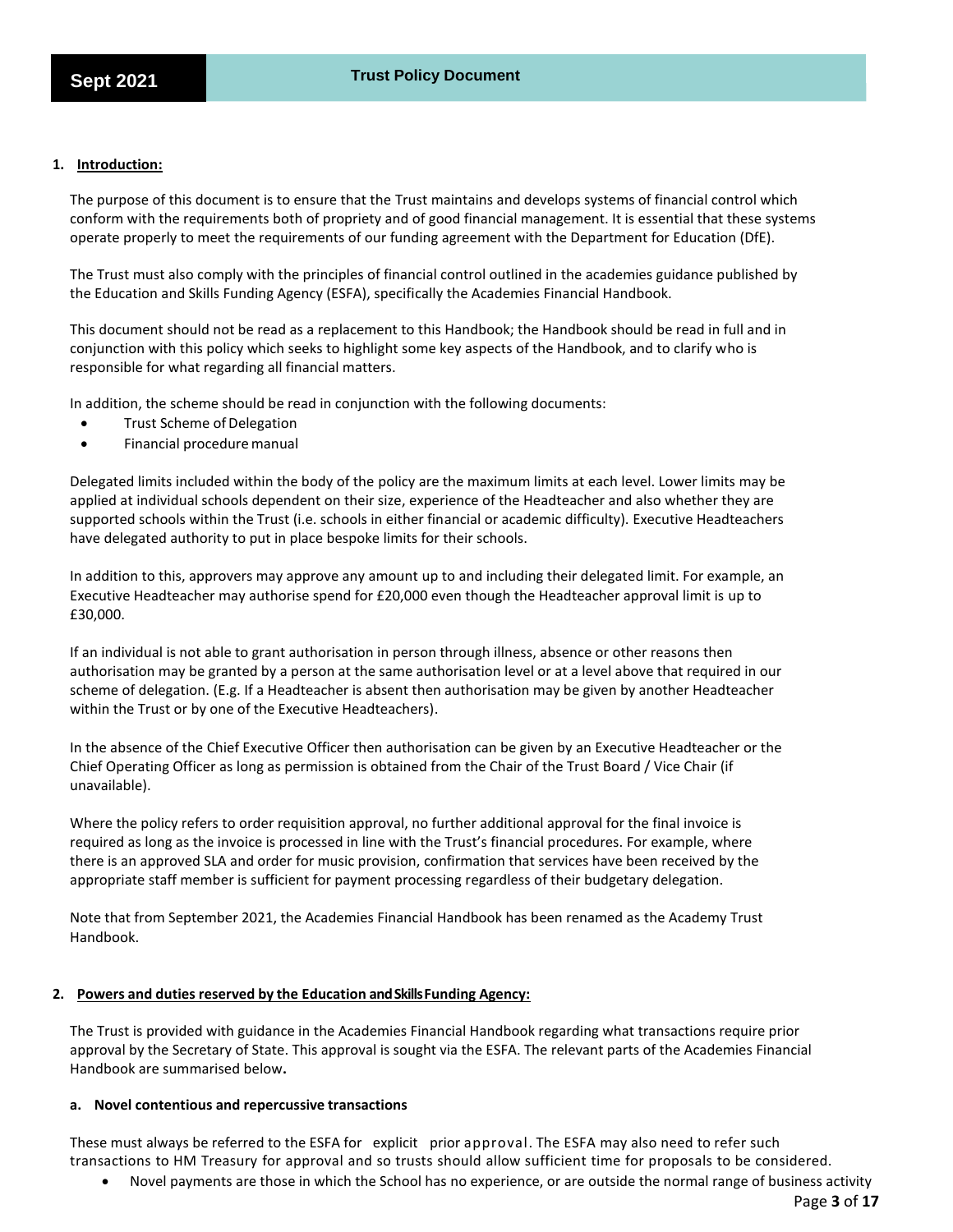for the School.

- Contentious payments are those which might give rise to criticism of the Trust by Parliament, and/or the public, and/or the media.
- Repercussive transactions are those which are likely to cause pressure on other trusts to take a similar approach and hence have wider financial implications.

# **b. Borrowing**

In line with funding agreements, academy trusts must seek ESFA's prior approval for borrowing (including finance leases and overdraft facilities) from any source, where such borrowing is to be repaid from grant monies or secured on assets funded by grant monies, and regardless of the interest rate chargeable. Credit cards must only be used for business (not personal) expenditure, and balances cleared before interest accrues.

# **c. Related Party Transactions**

Trusts must report all contracts and other agreements with related parties to ESFA in advance of the contract or agreement commencing, using ESFA's related party on-line form. This requirement applies to all such contracts and agreements made on or after 1 April 2019. Trusts must obtain ESFA's prior approval, using ESFA's related party on-line form, for contracts and other agreements for the supply of goods or services to the trust by a related party agreed on or after 1 April 2019 where any of the following limits arise:

- a contract or other agreement exceeding £20,000
- a contract or other agreement of any value that would mean the cumulative value of contracts and other agreements with the related party exceeds, or continues to exceed, £20,000 in the same financial year ending 31 August.

For the purposes of reporting to, and approval by, ESFA contracts and agreements with related parties do not include salaries and other payments made by the trust to a person under a contract of employment through the trust's payroll .

# **d. Gifts**

The Trust should have a policy and register on the acceptance of gifts, hospitality, awards, prizes or any other benefit which might be seen to compromise their personal judgement or integrity; and should ensure that all members of staff are made aware of this. When giving gifts, the trust must ensure that the value of the gift is reasonable, is within the trust's scheme of delegation of financial powers, the decision is fully document, and has due regard to propriety and regularity in the use of public funds.

# **e. Write-offs and entering into liabilities**

The Trust must obtain ESFA's prior approval for the following transactions beyond the delegated limits of the two categories set out below:

- Writing off debts and losses
- Entering into guarantees, letters of comfort or indemnities

The delegated limits, subject to a maximum of £250,000, are:

- 1% of total annual income or £45,000 (whichever is the smaller) per single transaction
- Cumulatively, 2.5% of total annual income in any one financial year per category of transaction for any academy trusts that have not submitted timely, unqualified financial returns for the previous two financial years. This category will include the trust during its first 2 years of operation until it has had the opportunity to produce two years of financial statements.
- Cumulatively, 5% of total annual income in any one financial year per category of transaction for any School that has submitted timely, unqualified financial returns for the previous two financial years.

# **f. Special Payments**

Special payments are transactions that fall outside academy trusts' planned range of activities. They are non-statutory or non-contractual and so are subject to greater control than other payments. Each type is taken in turn below.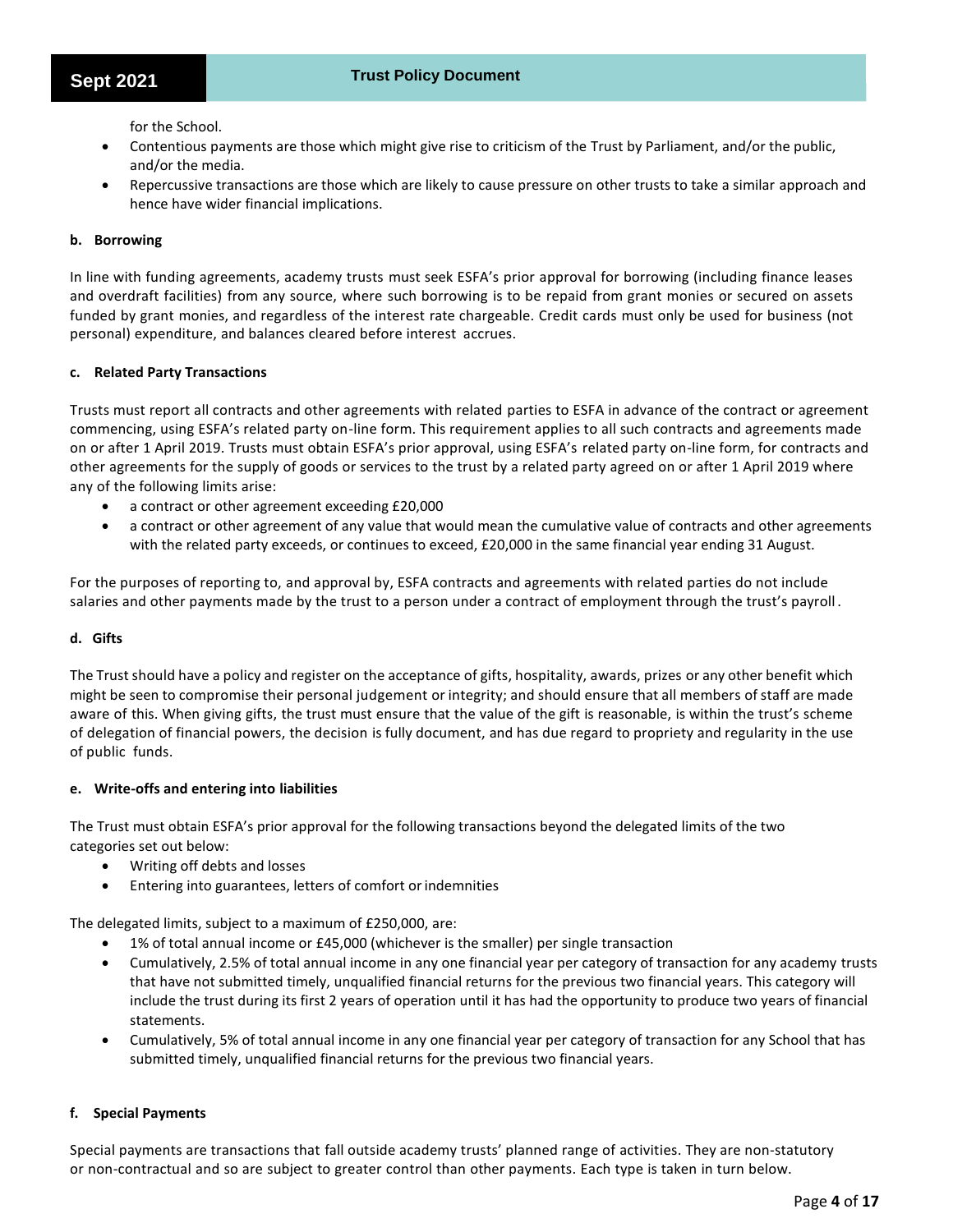Staff severance payments

These are paid to employees outside of normal statutory or contractual requirements when leaving employment in public service whether they resign, are dismissed or teach an agreed termination of contract.

The Academies Financial Handbook references a number of criteria to be considered in awarding such payments which should be given full consideration.

Academy trusts have delegated authority to approve individual staff severance payments provided any nonstatutory/non-contractual element is under £50,000 gross (i.e. before income tax or other deductions). Where the trust is considering a non-statutory/non-contractual payment of £50,000 or more, ESFA's prior approval must be obtained before the trust makes any binding settlement offer to staff.

# Compensation payments

These are paid to provide redress for loss or injury, for example: personal injuries, traffic accidents, or damage to property.

Academy trusts have delegated authority to approve individual compensation payments provided any nonstatutory/non-contractual element is under £50,000. Where the trust is considering a non-statutory/non contractual payment of £50,000 or more, ESFA's prior approval must be obtained.

**Ex gratia payments** 

These payments are another type of transaction that go beyond statutory or contractual cover, or administrative rules. Annex 4.13 of HM Treasury's Managing Public Money provides examples, which include payments to meet hardship caused by official failure or delay, and payments to avoid legal action on the ground of official inadequacy.

• Ex gratia payments must always be referred to the ESFA for prior authorisation.

# **g. Acquisition and disposal of fixed assets**

The School must seek and obtain explicit and prior approval from the ESFA, for the following transactions:

- Acquiring a freehold of land or buildings
- Disposing of a freehold of land or buildings
- Disposing or heritage assets beyond any limits set out in the trust's funding agreement in respect of the disposal of assets generally.

Other than land, buildings and heritage assets, trusts can dispose of any other fixed asset without ESFA's prior approval. Trusts must ensure that any disposal achieves the best price that can reasonably be obtained, and maintains the principles of regularity, propriety and value for money. This can involve public sale where assets have a residual value.

# **h. Leasing**

There are two types of lease:

- Operating leases: these do not represent borrowing
- Finance leases: these are a form of borrowing

Trusts do not require EFSA approval for operating leases except for some transactions relating to land or buildings. Trusts must obtain ESFA's prior approval for the following leasing transactions:

- Taking up a finance lease on any class of asset for any duration from another party (borrowing)
- Taking up a leasehold or tenancy agreement on land or buildings from another party for a term of seven or more years
- Granting a leasehold interest, including a tenancy agreement, of any duration, on land and buildings to another party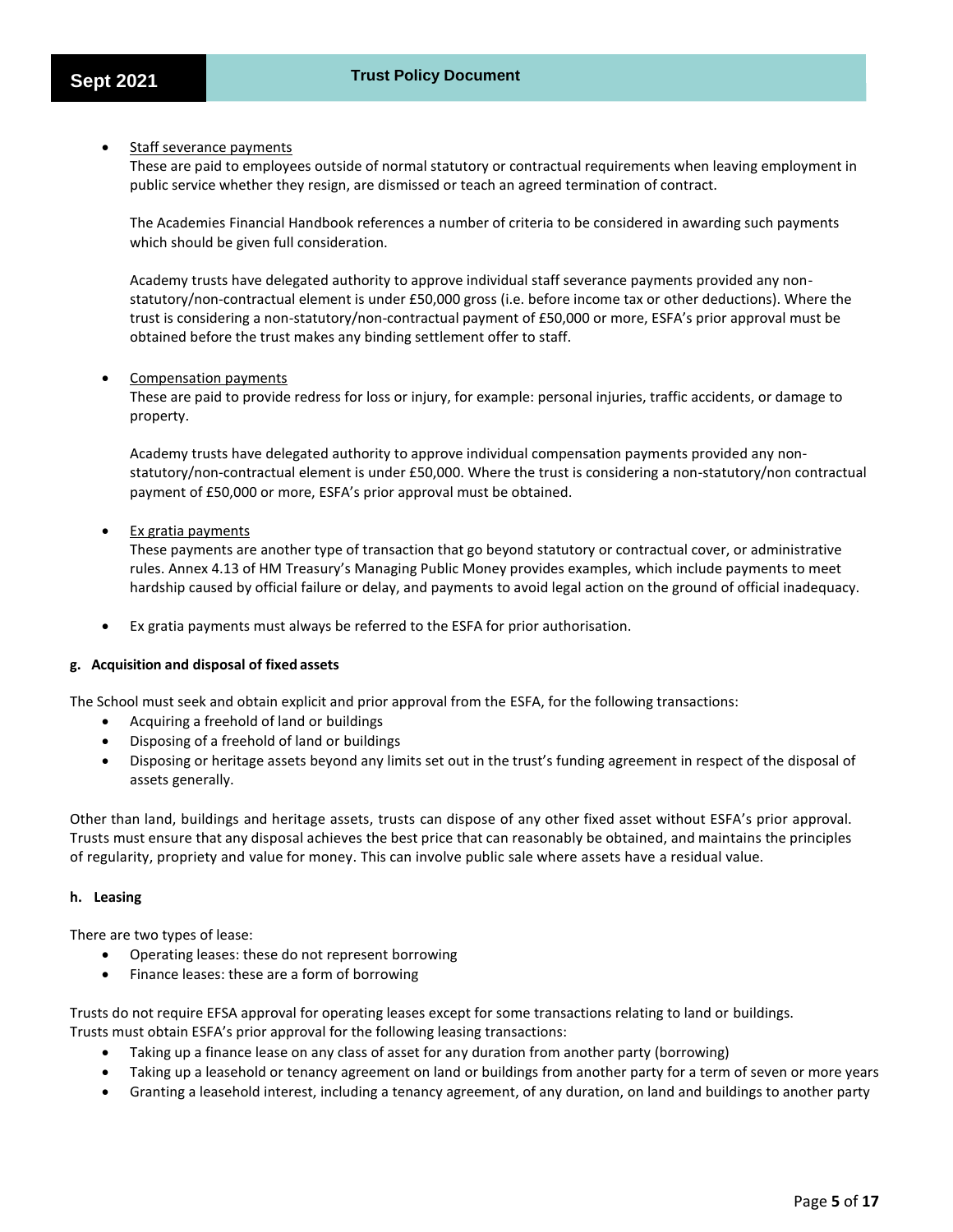# **3. Powers and duties reserved for theMembers:**

The Members retain the authority to appoint external auditors.

# **4. Powers and duties reserved for theTrustees:**

The Trust Board (TB) has delegated responsibility for the administration of the Trust's finances. The main responsibilities of the TB are prescribed in the Funding Agreement between the School and the DFE. The full responsibilities are documented in the written terms of reference which have been authorised by the board. The Trust Board may decide to delegate some of its responsibilities to the Trust Resources committee (TRC) and/or the Risk and Audit Committee (RAC), if formed. For the purpose of this policy, all responsibilities at either Trust Committee level or Trust Board level are expressed as Trust Board. Regarding financial controls, the Trust Board shall be responsible for:

# **a. General**

- Any formal submissions to the ESFA should be approved by the Trust Board / Trust Resources Committee.
- Approving all financial policies relating to systems of financial control.
- Approving insurance arrangements for the Trust.

# **b. Scheme of Delegation**

Approving a written scheme of delegation of its financial powers and duties to the Trust Resources Committee, the Local Governing Bodies, the Chief Executive Officer, Executive Headteacher, Chief Operating Officer, Finance Director, Headteacher, the Finance Business Partner and other staff. The scheme must satisfy the Trust's ultimate responsibility for ensuring that there are adequate operational controls in place for all the financial processes within the Trust and that value for money and probity is maintained. It should be noted that the Scheme of Delegation complements the Trust's Financial Procedures and should be operated in conjunction with this document. The Scheme of Delegation should be reviewed and approved on a regular basis (at least annually) in respect of its content and effectiveness in operation, and against any weaknesses exposed either in the external or internal audit reports. The approval should be formally minuted through the TB/TRC on behalf of the trustees.

# **c. Audit**

Receiving and considering the full Audit Findings Report for the Trust issued by the Trust's external audit provider, which should be presented to the Trust Board for approval and acceptance within three months of the financial year- end.

Liaising with the external audit provider, if the auditor suspects any irregularity affecting resources of the Trust.

Formally agreeing the internal audit provision and programme of works for the Trust, following recommendation made by the RAC.

Review reports provided by both internal and external audit provision and ensure actions and recommendations are met by management.

Keeping the Department for Education (DfE) informed of any suspicions relating to resource irregularity identified through either internal or external audit processes.

# **d. Budgets/Budgetary Control**

Receiving and considering a full report of the Trust's accounts and financial position as at 31<sup>st</sup> August each year for approval and sign off within three months of the financial year-end.

Formally approving (and minuting the approval of) the Trust's 3-year budget plan annually, by the start of the new financial year.

Receiving and considering minutes of budgetary control reports from every meeting of the Trust Resources Committee with relevant explanations and supporting documentation where required.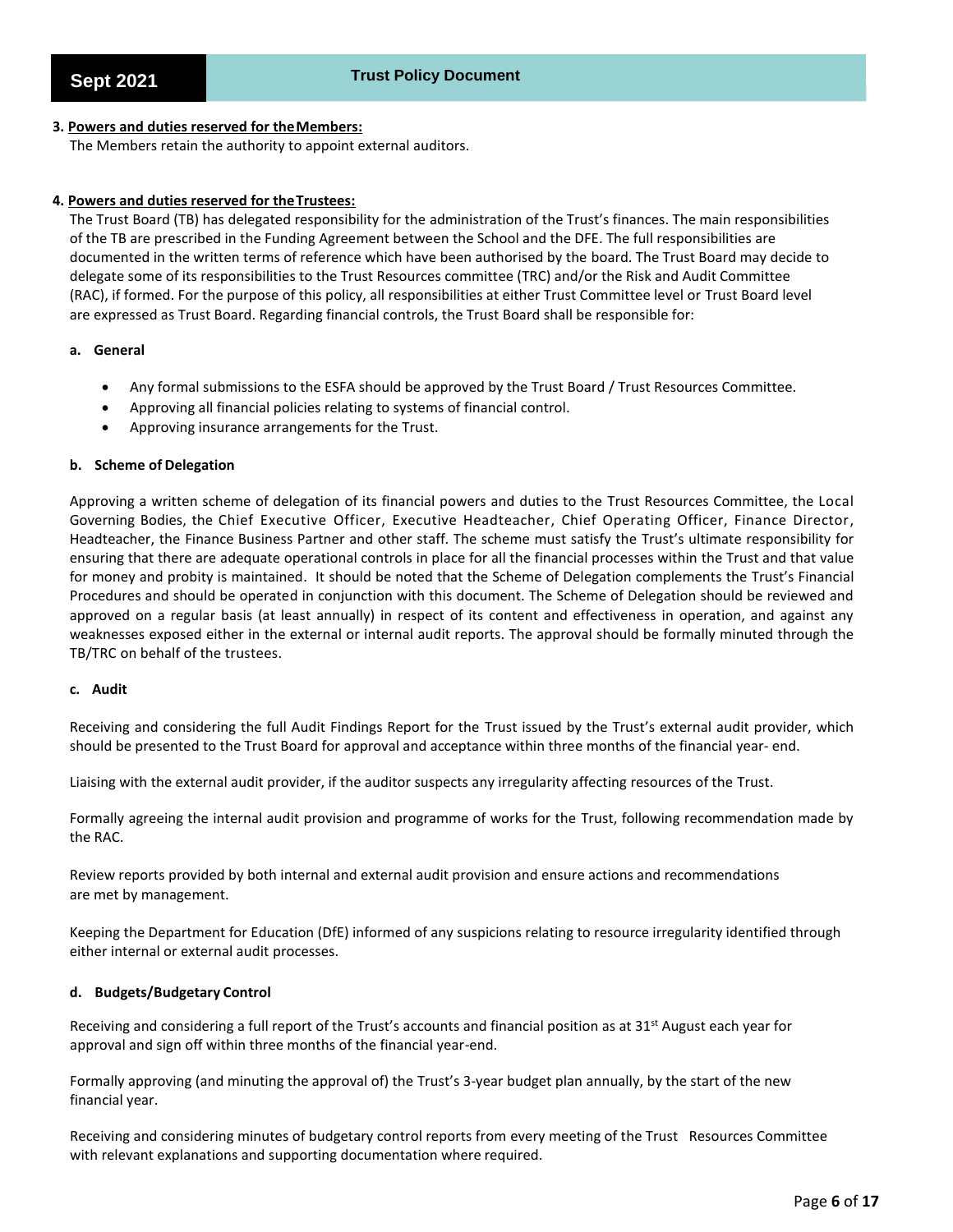Approving the virement between (and within) budget headings within any year, where such virement has a value of more than £250,000 per annum.

Approving an increase or decrease in the net budget for the year over £250,000 per annum.

Approving the write off of any bad debts greater than £5,000 and up to the limits which require approval by the ESFA (see section 2).

#### **e. Contracts and Major Purchases**

Authorising any purchases over £250,000, including those over the Find a Tender limit.

Maintaining a Register of Business Interests (to include details of any controlling share holdings and/or substantial financial interests in organisations whose supplies or services could conceivably be linked to the School or whose supplies or services could conceivably be linked to the School in the future), for all Members, Trustees, Governors, Senior staff, Headteacher, Finance Business Partner and any other key staff with a role in selecting contractors or suppliers for major purchases. This will be used to ensure there are no conflicts of interest in awarding major works or that any such interest is declared in advance so that the individual can be removed from any decision taking on the award of such a contract or major purchasing decision.

#### **f. Staff severance payments and compensation payments**

Non-statutory payments between £10,000 and £50,000 must be approved by the Trust Board. As noted above, where the Trust is considering making a special staff severance payment or compensation payment above the contractual entitlement of £50,000 or more, prior approval will need to be sought from HM Treasury, via the ESFA, before any such payment can be made.

As per the Academies Financial Handbook, in considering making a staff severance payment above the contractual entitlement, the Trust Board will consider the following:

• Whether such a payment is justified, based on a legal assessment of the chances of the School successfully defending the case at tribunal. If the legal assessment suggests a better than even chance of winning, there is no rationale for settling the case. But where the case will be lost, there is a justifiable rationale for the settlement.

• If the settlement is justified, the School will then consider the level of settlement. This must be less than the legal assessment of what the relevant body (e.g. an Employment Tribunal) is likely to award under the circumstances.

Special severance payments should not be made where they could be seen as a reward for failure, such as dismissal for gross misconduct or poor performance. The only acceptable rationale in the former case would be where the claimant will win an Employment Tribunal claim because of employment law procedural errors. In the latter, an acceptable comparison would be the time and cost of taking someone through performance management and improvement procedures.

If the Trust is considering making a compensation payment, it must consider whether the proposed payment is based on a careful appraisal of the facts, including legal advice and that value for money will be achieved. It is also good practice to consider routinely whether particular cases reveal concerns about the soundness of the control systems; and whether they have been respected as expected. It is also important to take any necessary steps to put failings right.

# **5. Powers and Duties delegated to the Trust Resources Committee:**

The Trust Resources Committee meets at least once a term but more frequent meetings can be arranged if necessary.

The Trust Resources Committee shall be responsible to the Trust Board for: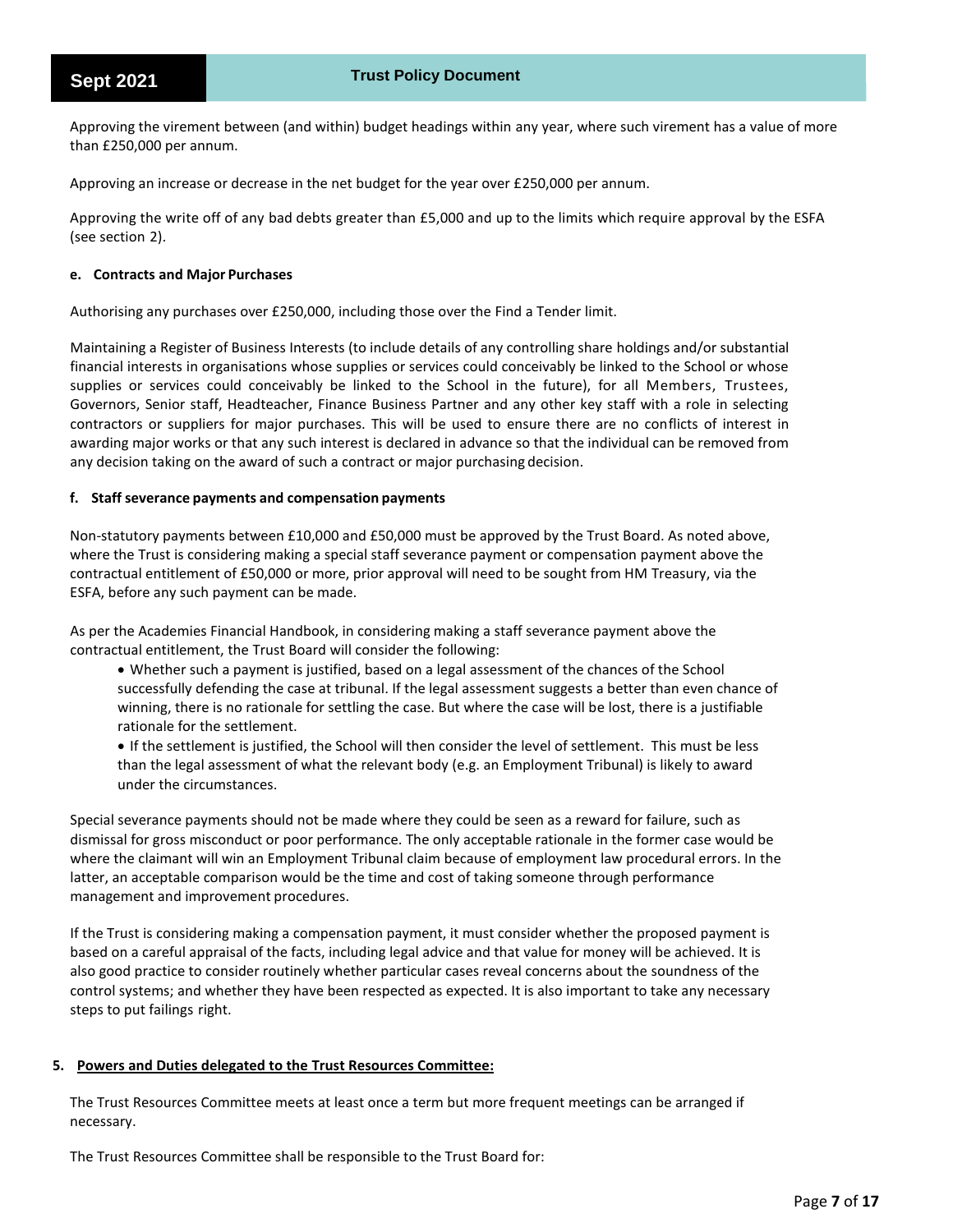# **a. General**

Exercising the powers and duties of the Trust Board in respect of the financial administration of the Trust and the schools within it, other than for those items specifically reserved for the Trust Board. Also for overseeing those responsibilities delegated to the Executive Headteacher, Chief Operating Officer, Finance Director, Headteacher and those delegated to other staff including the Finance Business Partners.

Holding a meeting at least once per term (three times a year) at which matters of finance and related items are discussed. Actions are agreed under delegated powers and key points reflected in the minutes of that meeting. Copies of these minutes are made available to all trustees.

Providing guidance to the Local Governing Body, the Trust Board and other sub-committees regarding financial matters. Noting any recommendations made following ESFA operated Financial Management Reviews of any school within the Trust as a custodian of public funds and agreeing an action plan for any necessary improvements.

Approving the disposal of assets of a current net book value of greater than £5,001.

# **b. Budgets/Budgetary Control**

Agreeing a draft of the annual budget plan on behalf of the Trust Board (and for subsequent approval by them), with indicative budgetary figures for the following two years.

Considering budgetary control reports on the financial position at every meeting, taking appropriate action to contain expenditure within the budget and monitoring achievement of value for money, and outturn costs versus budgeted costs, for major expenditure.

Approving the virement between (and within) budget headings within any year, where such virement has a value of less between £75,001 and £250,000 per annum.

Approving an increase or decrease in the net budget for the year between £75,001 and £250,000 per annum.

Approving the write off of any bad debts between £1,000 and £5,000 cumulatively in a financial year.

#### **c. Contracts and Major Purchases**

Authorising purchases between £75,001 and up to £250,000.

# **d. Assets**

Disposal of assets over £5,001 in current net book value (note restrictions held by ESFA).

#### **e. Write offs**

Approving the write off of any bad debts from £1,001 up to £5,000.

#### **6. Powers and Duties delegated to the Chief ExecutiveOfficer:**

The CEO, operating as the Accounting Officer, has ultimate responsibility for the overall effective financial management of the Trust, however they have limited specific financial delegated authority as the majority sits at either Trust Board, Headteacher or Trust Resource Committee level. They are however able to fulfil all delegated authority responsibilities at Executive Headteacher and/or Headteacher level in case of absence/urgency.

#### **a. Budgetary control**

Reviewing the monthly Trust Management Accounts produced by Finance Director, where actual or potential overspending or poor value for money is indicated, taking the appropriate action via the FD and Finance Business Partners to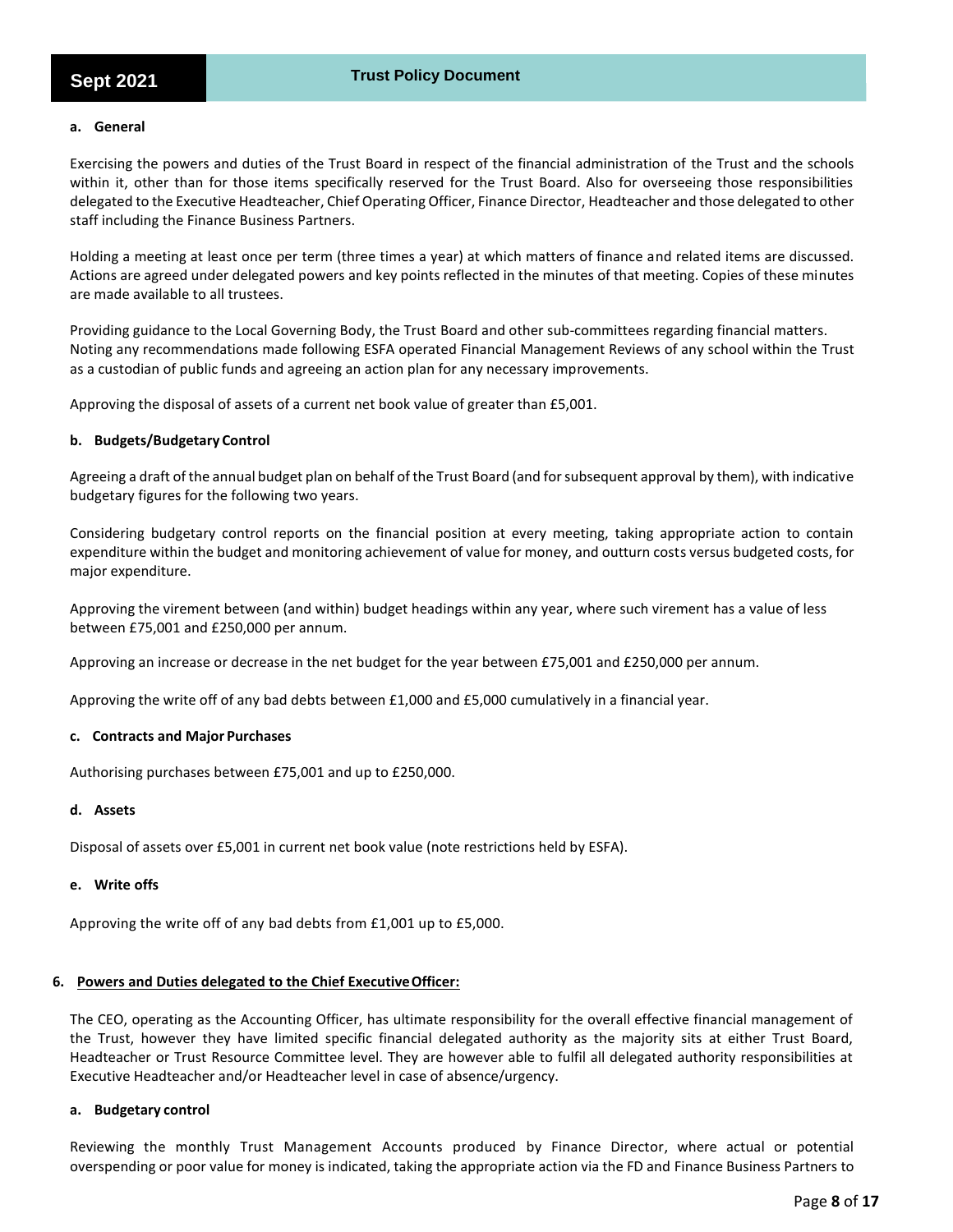remedy the situation and for reporting this to the Trust Board as necessary.

Management of the central MAT costs, including approving an increase or decrease in the net budget for the year for values between £30,001 and £75,000 per annum, plus approving the virement between (and within) budget headings within any year, where such virement has a value between £30,001 and £75,000 per annum. This includes authorisation of permanent changes to the staffing structure / headcount.

# **b. Contracts and Purchasing**

Authorising expenditure between £30,001 and £75,000 in value in relation to the central MAT costs or for central costs that will be attributed across schools within the trust.

Signing contracts on behalf of the trust that are pertinent to the trust as a whole and that have received the appropriate approval via the delegation of authority.

Acting as a signatory/authoriser for the bank for both cheques and BACS payments for any school within the trust and for MAT central costs.

# **c. Staff Severance / Compensation**

Approval up to £10,000 for non-statutory payments – noting approach and restrictions above.

# **d. Assets**

Disposal of assets up to £5,000 current net book value.

# **e. Personnel**

Approving new staff appointments (other than direct reports, whose appointments shall be subject to the authorisation of the Chair of the Trust Board), within the authorised establishment.

# **7. Powers and Duties delegated to the Finance Director (FD):**

The FD supports the CEO/Accounting Officer and Chief Operating Officer (COO) in all aspects of financial management across the Trust. They also provide support to all schools within the Trust and are able to fulfil all delegated authority responsibilities at Finance Business Partner level in case of absence/urgency.

# **a. Budgetary control**

Reviewing the monthly Management Accounts produced by the Finance Business Partners and preparing the consolidated management accounts, identifying where actual or potential overspending or poor value for money is indicated and taking the appropriate action jointly with the Finance Business Partners to remedy the situation and reporting this to the COO, CEO, Resources Committee and Trust Board as necessary.

Management of the central MAT costs, including approving an increase or decrease in the net budget for the year for values between £10,001 and £30,000 per annum, plus approving the virement between (and within) budget headings within any year, where such virement has a value between £10,001 and £30,000 per annum.

Approving the write off of any bad debts up to £1,000 cumulatively in a financial year with reporting to the Trust Board.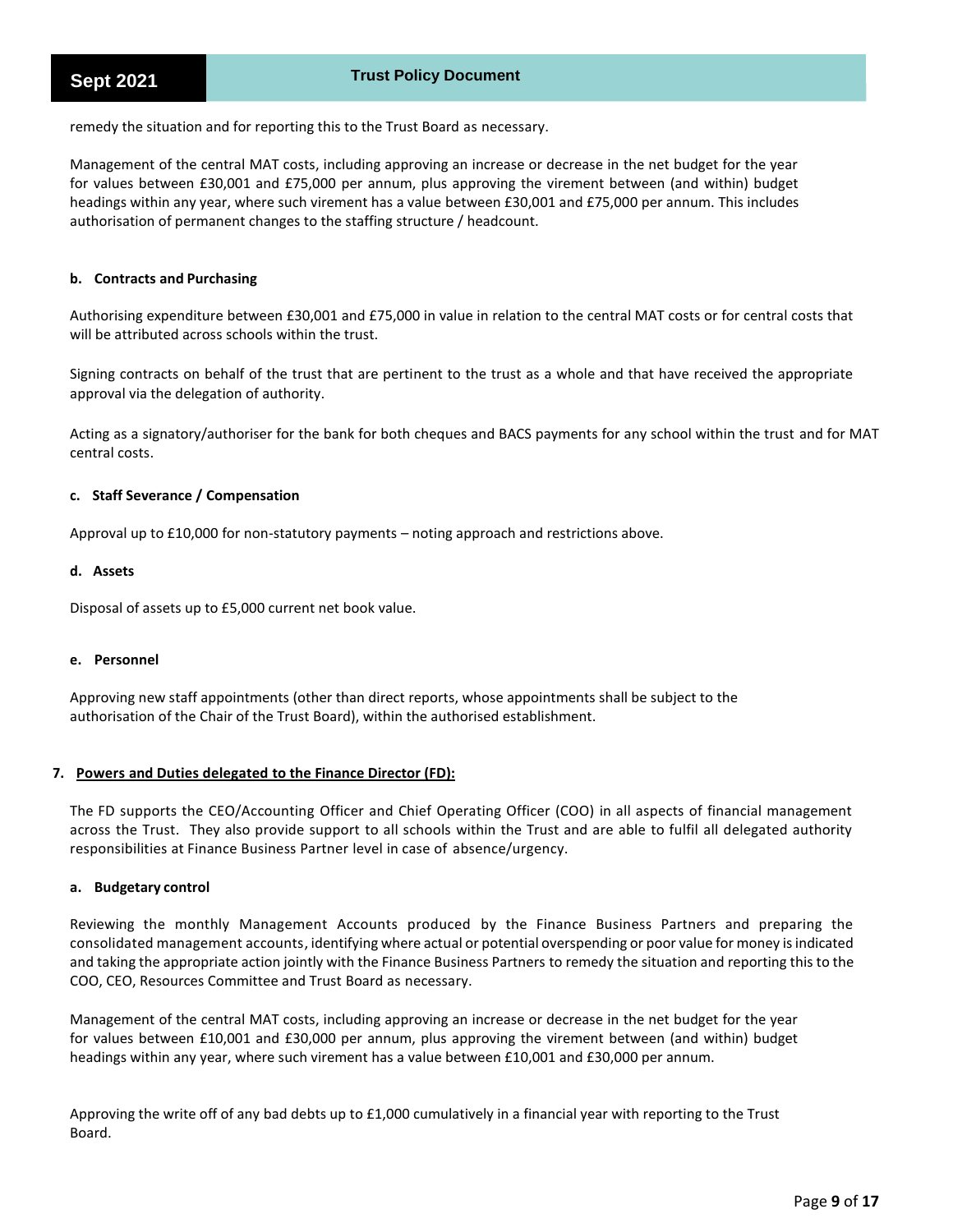# **b. Contracts and Purchasing**

Authorising expenditure up to £30,000 in value in relation to the central MAT costs.

Signing contracts on behalf of the Trust that are pertinent to the Trust as a whole and that have received the appropriate approval via the delegation of authority.

Acting as a signatory/authoriser for the bank for both cheques and BACS payments for any school within the Trust and MAT Central Costs. Approving training provider contracts and expenditure from the apprenticeship levy.

#### **c. Financial Management**

The day to day management of financial issues including efficient operation of the accounting system in line with Trust procedures.

The management of the Trust financial position at a strategic and operational level within the framework for financial control determined by the board.

The maintenance of effective systems of internal control at a Trust level.

Ensuring that the annual accounts are properly presented and adequately supported by the underlying financial records of the Trust.

Ensuring all forms and returns are sent to the EFSA in line with all published deadlines.

#### **d.Insurances**

Ensuring the placing of and the timely payment for adequate insurance arrangements and the seeking of best value in such provision along with identifying and costing new areas of risk cover. Also for notifying the RAC on any eventuality that could affect the insurance arrangements in place at the trust.

#### **e. Assets**

Disposal of assets up to £2,500 of current net book value.

Ensuring that proper security is maintained at all times for all buildings, furniture, equipment, vehicles, stocks, stores, cash, information and records etc. under his/her control.

# **8. Powers and Duties delegated to the Executive Headteacher (EHT) and Chief Operating Officer (COO):**

The Executive Headteacher is responsible for oversight at a School and Trust Level, however they have limited specific financial delegated authority as the majority sits at either Trust Board, Headteacher or Trust Resource Committee level. They are able to fulfil all delegated authority responsibilities at Headteacher level in case of absence/urgency.

The COO is responsible for oversight at a Trust Level, and is able to fulfil all delegated authority responsibilities at Finance Director level in case of absence/urgency.

#### **a. Budgetary control**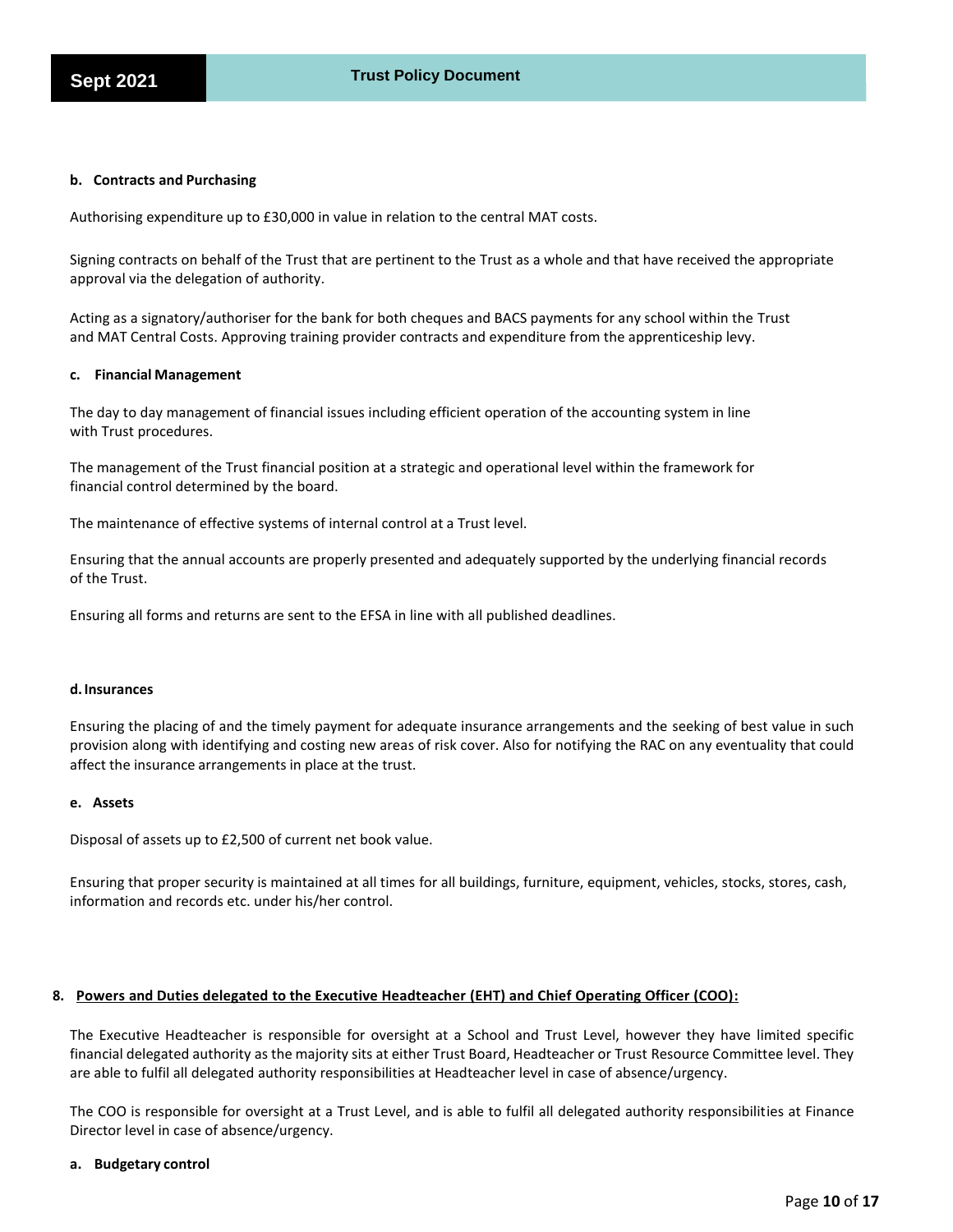Reviewing the monthly Management Accounts produced by the Finance Business Partners and consolidated accounts produced by the FD, where actual or potential overspending or poor value for money is indicated and taking the appropriate action jointly with the CEO, FD, local Headteacher and/or Finance Business Partner to remedy the situation and for reporting this to the Trust Resources Committee and Trust Board.

Approving the virement between (and within) budget headings within any year for any schools they are responsible for, or the MAT for the COO, where such virement has a value between £30,001 and £75,000 per annum.

Approving an increase or decrease in the net budget for the year, in schools they are responsible for, or the MAT budget for the COO, up to a maximum of £75,000 per annum. This includes authorisation of permanent changes to the staffing structure / headcount.

# **b. Contracts and Purchasing**

Authorising expenditure of between £30,001 and £75,000 in value.

Signing contracts together with the FD on behalf of the Trust that have received the appropriate approval via the delegation of authority.

Acting as a signatory/authoriser for the bank for both cheques and BACS payments for transactions related to any school's within the Trust, and MAT central costs.

# **c. Assets**

Disposal of assets up to £5,000 current net book value.

# **d. Personnel**

Approving new staff appointments (other than direct reports, whose appointments shall be subject to the authorisation of the Chair of the Trust Board) within the authorised establishment.

# **9. Powers and Duties delegatedto the Headteacher:**

The Headteacher will retain overall responsibility for the authorities outlined below, however, they will be supported in their management of the school financial position by the Finance Business Partner.

#### **a. Budgetary control**

Reviewing the monthly Management Accounts produced by the Finance Business Partner where actual or potential overspending or poor value for money is indicated and taking the appropriate action jointly with Finance Business Partner to remedy the situation and for reporting this to the Resources Committee.

Approving the virement between (and within) budget headings within any year, where such virement has a value of less than £30,000 per annum.

Approving an increase or decrease in the net budget for the year up to a maximum of £30,000 per annum. Where this change involves a permanent change to the staffing structure / headcount this must be approved by an Executive Headteacher or above. Where schools are in a deficit or changes would move the school into a deficit this would also need to be approved at Executive Head level or above.

In the case of additional funding, the Headteacher may increase income and expenditure estimates to match the funding available.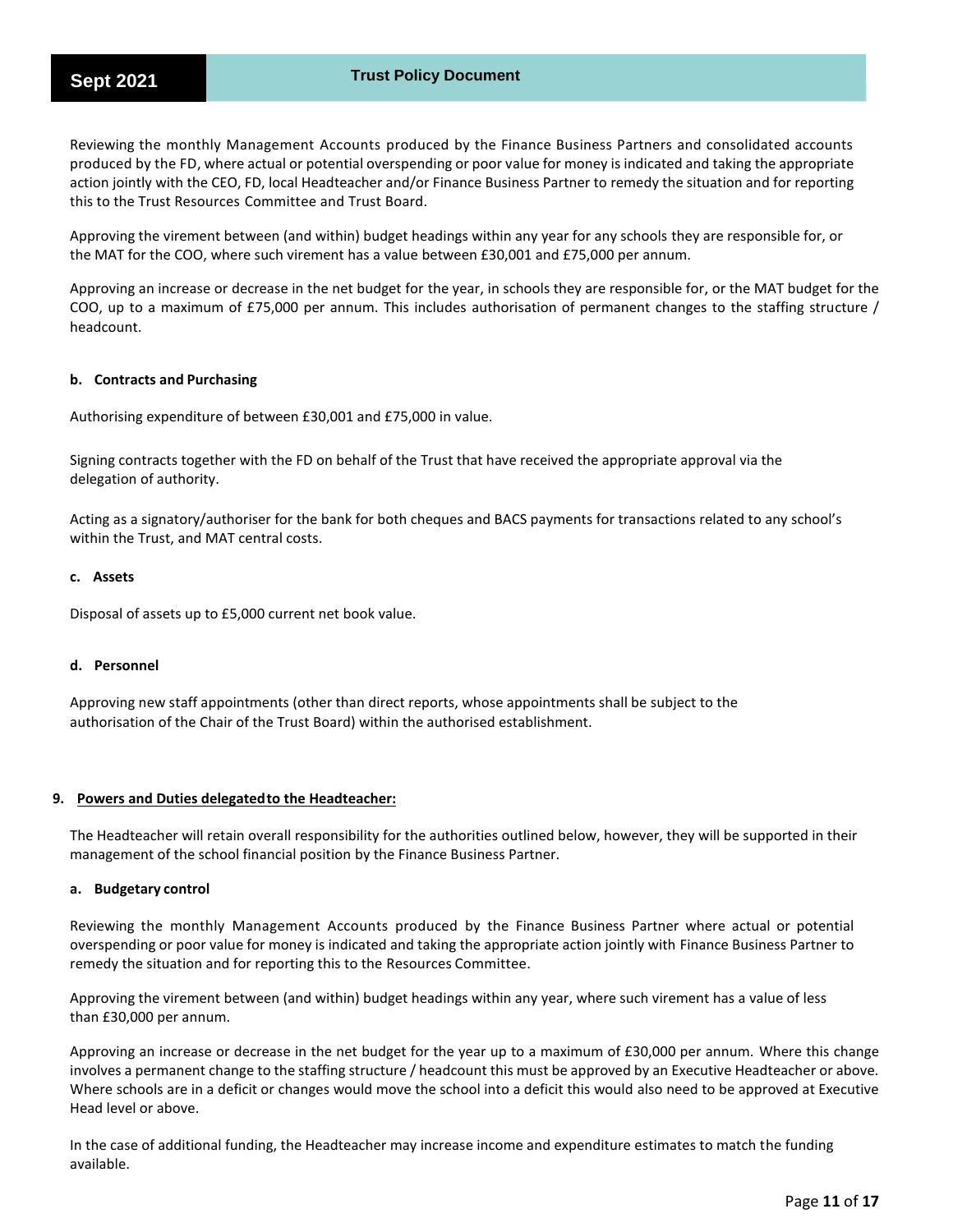# **b. Contracts and Purchasing**

Authorising expenditure of between £10,001 and £30,000 in value.

Signing contracts on behalf of the trust that are pertinent to the school only and that have received the appropriate approval via the delegation of authority.

Acting as a signatory/authoriser for the bank for both cheques and BACS payments for school related transactions only.

# **c. Assets**

Disposal of assets up to £5,000 current net book value.

Ensuring that proper security is maintained at all times for all buildings, furniture, equipment, vehicles, stocks, stores, cash, information and records etc. under his/her control.

# **d. Personnel**

Approving all new staff appointments (other than direct reports, whose appointments shall be subject to the authorisation of the Chair of the Local Governing Body), within the authorised establishment.

#### **10. Powers and Duties delegated to the Finance Business Partner:**

The Finance Business Partner works in close collaboration with the Headteacher. The main responsibilities of the Finance Business Partners are:

#### **a. Banking Arrangements**

Maintaining proper records of account, reviewing monthly bank reconciliations and ensuring there is an adequate segregation of duties.

#### **b. Audit**

Ensuring that all records and documents are available for audit by the appointed external auditors, and liaising with the external auditors throughout the year to ensure a smooth and efficient audit process.

# **c. Budgets/Budgetary Control**

Production of monthly management accounts including full variance analysis.

Preparing an annual draft budget plan for consideration by the LGB and Resources Committee before the start of the relevant financial year.

Consulting on and implementing virements with the Headteacher's approval between and within budget headings up to a value of £30,000.

# **d. Contracts and Purchasing**

Authorising expenditure of up to £10,000 in value.

Signing contracts on behalf of the Trust that are pertinent to the school only and that have received the appropriate approval via the delegation of authority.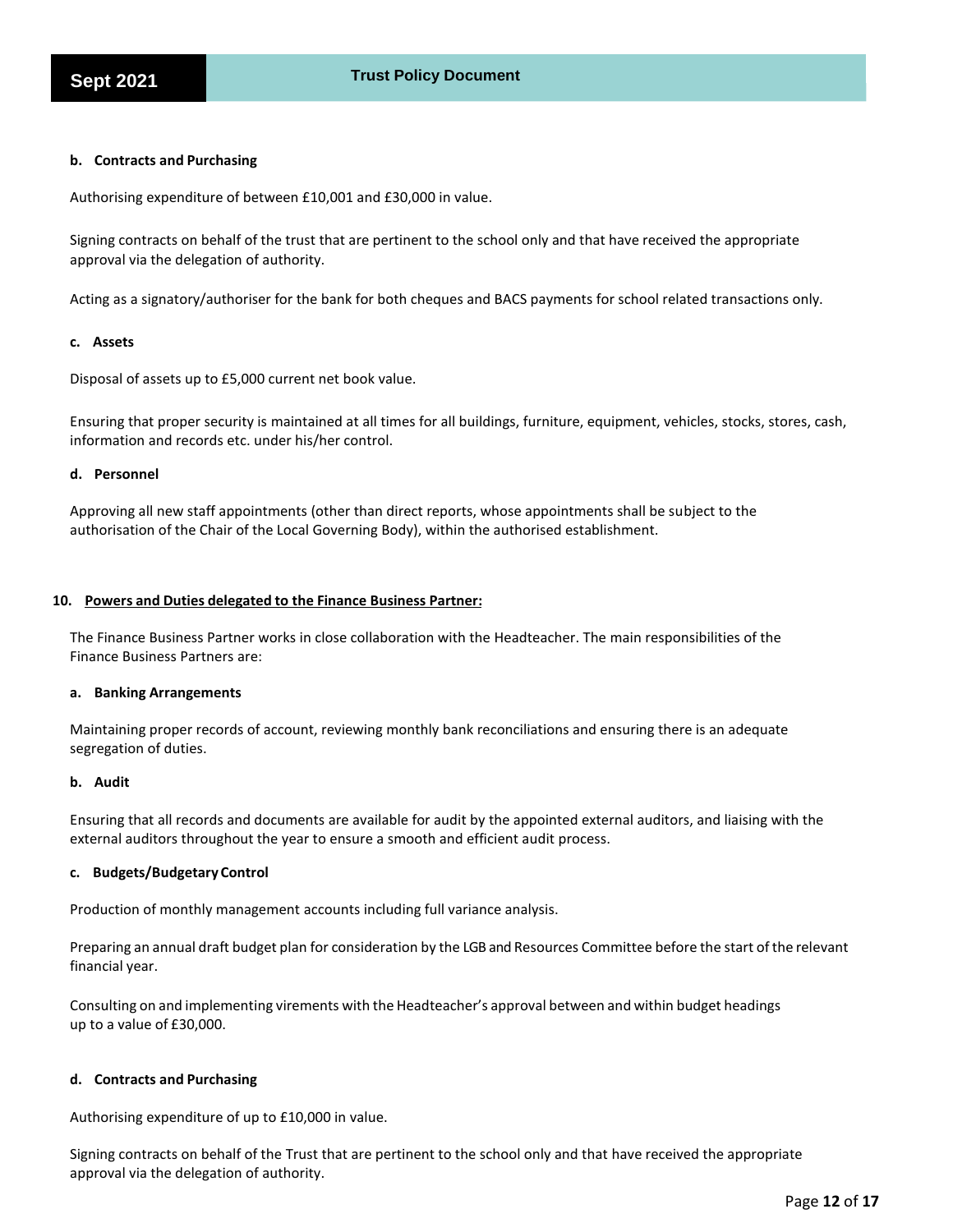Acting as a signatory/authoriser for the bank for both cheques and BACS payments for school related transactions only.

Ensuring that all contracts, contractual agreements and major purchases conform with the Financial Procedures Manual and Scheme of Financial Delegation and where relevant, as stated within contract law.

Maintaining a register of formal contracts entered into, amounts paid and certificates of completion.

Receipt and custody of all school related tenders.

Retention of quotes obtained for goods, works and services.

#### **e. Financial Management**

The day to day management of financial issues including efficient operation of the accounting system in line with Trust procedures.

The management of the School financial position at a strategic and operational level within the framework for financial control determined by the board.

The maintenance of effective systems of internal control.

#### **f. Payments**

Ensuring that all invoices are correct and duly certified (in terms of receipt, cost and being in line with the original requisition), by authorised staff before payments are made and that invoices, vouchers and other records are retained and stored in a secure way and are readily available for inspection by authorised persons.

# **g. Income**

Ensuring that all income is accurately accounted for and is promptly collected and banked in line with the Financial Procedures Manual.

# **h. Salaries, Wages and Pensions**

Authorisation of the monthly payroll adjustment schedule affecting payments to employees.

#### **i. Assets**

Disposal of assets up to £500 current net book value.

Maintaining a permanent and continuous register of all capitalised items of furniture, equipment, vehicles and plant.

# **11. Powers and Duties delegated to the Deputy Headteacher(s):**

The Deputy Headteacher(s) work closely with both the Headteacher and the Finance business Partners to support the efficient operation of the financial procedures. The main responsibilities of the Deputy Headteacher(s) are:

#### **a. Contracts and Purchasing**

Authorising orders below £10,000 in conjunction with the budget holder.

Signing cheques / authorising BACS payments in conjunction with the Headteacher or other authorised signatory.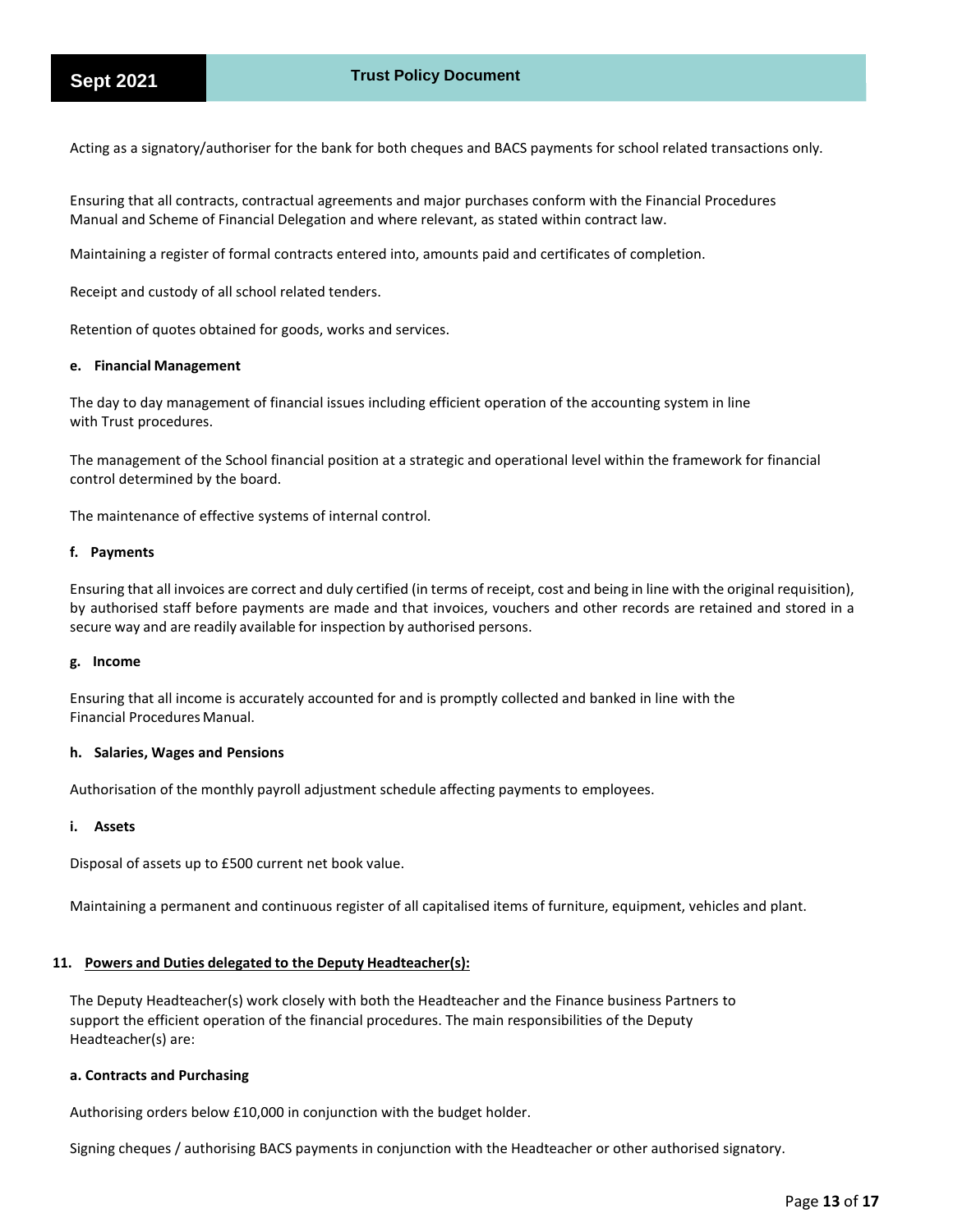# **12. Powers and Duties delegatedto Other Staff:**

Other members of staff, primarily the finance team and budget holders, will have some financial responsibilities and these are detailed in the financial procedures manual.

All staff are responsible for the security of School property, for avoiding loss or damage, for ensuring economy and efficiency in the use of resources and for conformity with the requirements of the Trust's financial procedures.

# **a. Contracts and Purchasing**

Designated Budget holders may authorise orders up to the value of £10,000.

# **13. Quotations and Tendering:**

In addition to the authorisation limits included above, the following purchasing rules should be noted:

| Purchases $>$ £2,000                    | A minimum of 3 written quotations to be sought and retained with the order as<br>evidence of best value. |
|-----------------------------------------|----------------------------------------------------------------------------------------------------------|
| Purchases $>$ £50,000                   | Formal procurement process to apply, including competitive tendering.                                    |
| <b>Purchase over defined thresholds</b> | Adherence to UK procurement law.                                                                         |

Should a purchasing decision be made that is not the cheapest quote, this will require additional approval by the Headteacher via a 'Best Value' form. Should such a purchase be of a value that requires committee/board level approval, it should be clearly minuted as to why the cheapest quote has not been chosen.

The board notes that for some purchases there are in practice no alternative suppliers available. In addition, some purchases are made on a regular basis and the practice of obtaining at least 3 quotes for each purchase is time consuming and would not represent best value.

The board has therefore delegated responsibility to the Resources Committees to maintain an Approved Suppliers list which can be referenced for the purchase of such items, thereby negating the need to obtain a number of quotes. The Resources Committee will agree what items can be purchases using the Approved Suppliers list and will ensure that the list is reviewed regularly, at minimum annually, to ensure the selected suppliers remain competitive and appropriate.

# **14. Cheques / BACS Authorisation:**

In addition to the authorisation limits included above, it should be noted that all cheque / BACS payments must be signed / approved by 2 authorisers.

# **15. Approval of capital projects**

Capital projects must be approved prior to being committed to in line with the Scheme of Financial Delegation based on the estimated overall project cost at the outset. At the point of approval, an order can be raised for the project and invoices offset against this order without the need for further approval.

Given that estimates are involved in capital project planning, the Trust will monitor spend against budget closely. If at any point it is expected that project costs will exceed the approved limit by more than 2%, the project must be taken back for reapproval at the appropriate level in line with the limits set out in this policy.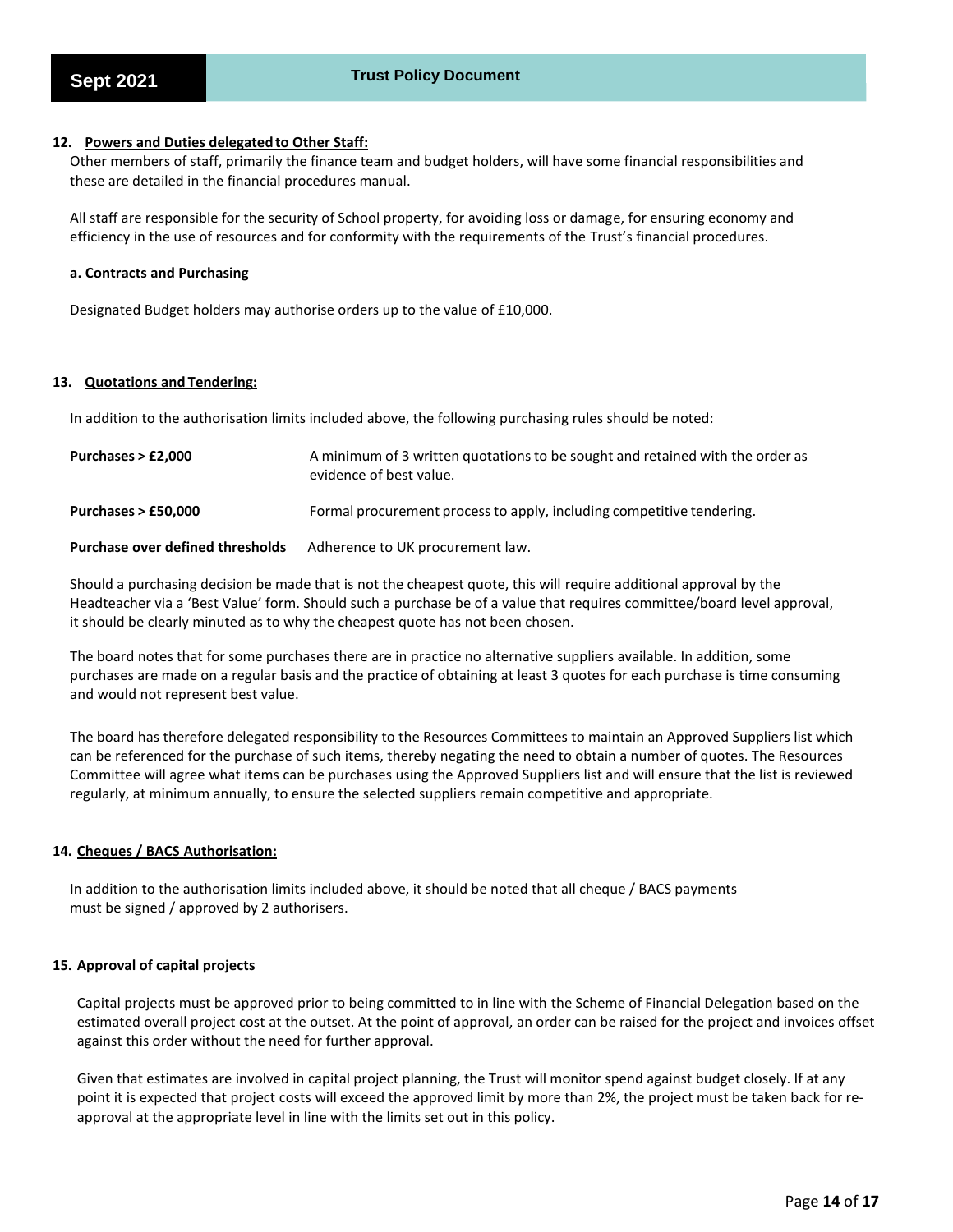# **16. Summary of Delegated AuthorityLimits**

| <b>Delegated Duty</b>                                                                                                                                                                                                                                                                                                                                                                               | Value                                                                                                                                                                                                                                                                                                                                                                                                                                                | Delegated authority                                                                              | <b>Reporting</b>                    |
|-----------------------------------------------------------------------------------------------------------------------------------------------------------------------------------------------------------------------------------------------------------------------------------------------------------------------------------------------------------------------------------------------------|------------------------------------------------------------------------------------------------------------------------------------------------------------------------------------------------------------------------------------------------------------------------------------------------------------------------------------------------------------------------------------------------------------------------------------------------------|--------------------------------------------------------------------------------------------------|-------------------------------------|
| Novel contentious and                                                                                                                                                                                                                                                                                                                                                                               | Any                                                                                                                                                                                                                                                                                                                                                                                                                                                  | <b>ESFA</b>                                                                                      |                                     |
| repercussive transactions                                                                                                                                                                                                                                                                                                                                                                           |                                                                                                                                                                                                                                                                                                                                                                                                                                                      |                                                                                                  |                                     |
| Borrowing                                                                                                                                                                                                                                                                                                                                                                                           | Any                                                                                                                                                                                                                                                                                                                                                                                                                                                  | <b>ESFA</b>                                                                                      |                                     |
| Write offs                                                                                                                                                                                                                                                                                                                                                                                          | 1% of total annual<br>$\bullet$<br>income or £45,000 (whichever<br>is the smaller) per single<br>transaction<br>Cumulatively, 2.5% of<br>$\bullet$<br>total annual income in any<br>one financial year per<br>category of transaction<br>Cumulatively, 5% of<br>$\bullet$<br>total annual income in any<br>one financial year per<br>category of transaction<br>£5,000 - up to ESFA values<br>Up to £5,000 cumulatively<br>Up to £1,000 cumulatively | <b>ESFA</b><br><b>Trust Board</b><br><b>Trust Resources Committee</b><br><b>Finance Director</b> | <b>Trust Resources</b><br>Committee |
| <b>Staff Severance &amp; Compensation</b>                                                                                                                                                                                                                                                                                                                                                           | Non-contractual element                                                                                                                                                                                                                                                                                                                                                                                                                              | <b>ESFA</b>                                                                                      |                                     |
| Payments                                                                                                                                                                                                                                                                                                                                                                                            | £50,000 or above                                                                                                                                                                                                                                                                                                                                                                                                                                     |                                                                                                  |                                     |
|                                                                                                                                                                                                                                                                                                                                                                                                     | Non-contractual element<br>£10,000 - £50,000                                                                                                                                                                                                                                                                                                                                                                                                         | <b>Trust Board</b>                                                                               |                                     |
|                                                                                                                                                                                                                                                                                                                                                                                                     | Non-contractual element                                                                                                                                                                                                                                                                                                                                                                                                                              | CEO                                                                                              | Trust Resources and                 |
|                                                                                                                                                                                                                                                                                                                                                                                                     | Up to £10,000                                                                                                                                                                                                                                                                                                                                                                                                                                        |                                                                                                  | <b>Trust Board</b>                  |
| Ex-gratia Payments                                                                                                                                                                                                                                                                                                                                                                                  | Any                                                                                                                                                                                                                                                                                                                                                                                                                                                  | <b>ESFA</b>                                                                                      |                                     |
| Acquisition and disposal of fixed<br>assets - acquiring/disposing of<br>freehold land and buildings or<br>heritage assets                                                                                                                                                                                                                                                                           | Any                                                                                                                                                                                                                                                                                                                                                                                                                                                  | <b>ESFA</b>                                                                                      |                                     |
| Leasing:<br>Taking up a finance<br>$\bullet$<br>lease on any class of asset for<br>any duration from another<br>party<br>Taking up a leasehold<br>٠<br>or tenancy agreement on<br>land or buildings from<br>another party for a term of<br>seven or more years<br>Granting a leasehold<br>interest, including a tenancy<br>agreement, of any duration,<br>on land and buildings to<br>another party | Any                                                                                                                                                                                                                                                                                                                                                                                                                                                  | <b>ESFA</b>                                                                                      |                                     |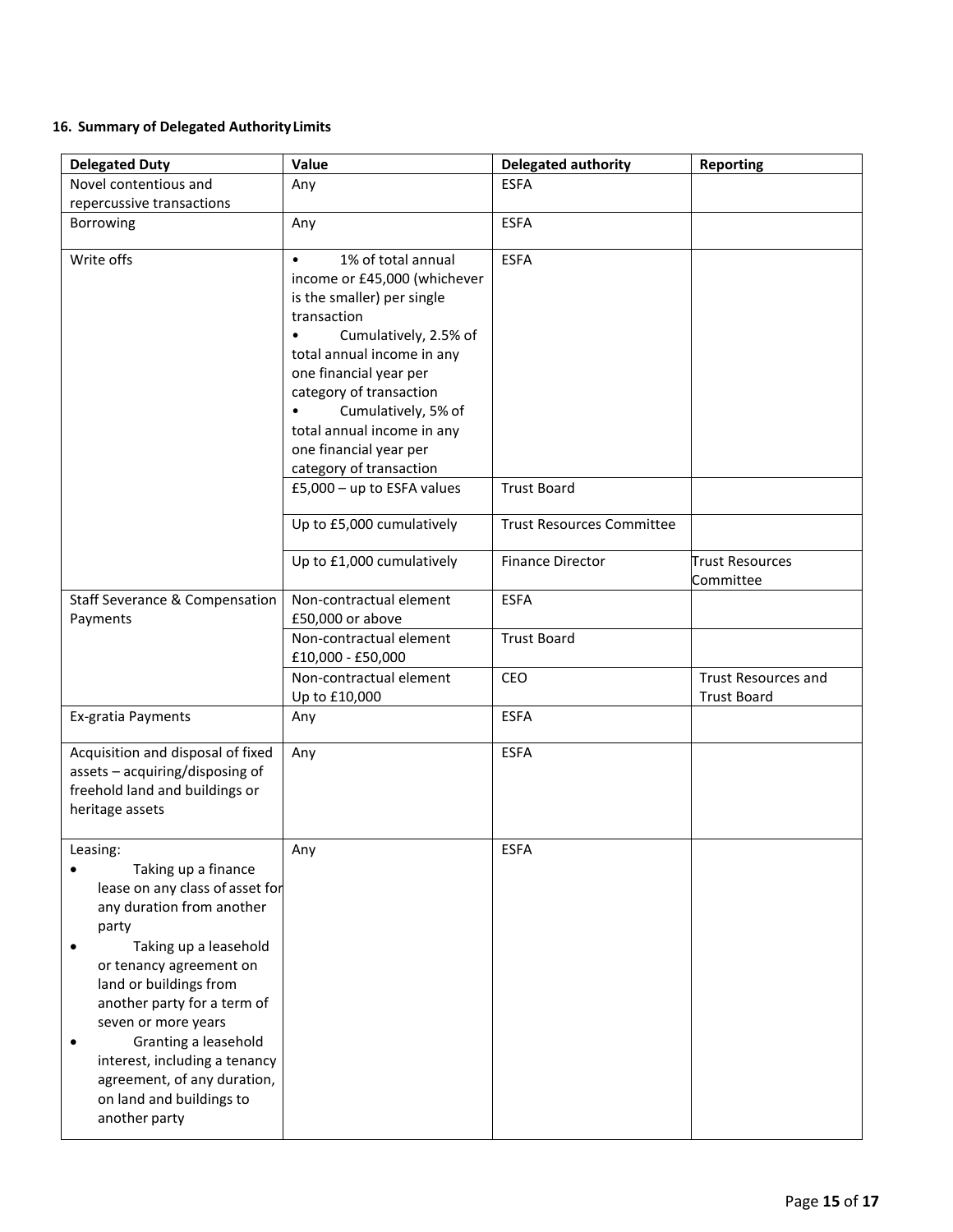| <b>Delegated Duty</b>                                                           | Value                                                                                  | <b>Delegated authority</b>                                  | <b>Reporting</b>                               |
|---------------------------------------------------------------------------------|----------------------------------------------------------------------------------------|-------------------------------------------------------------|------------------------------------------------|
| Virement between budget                                                         | Up to £30,000                                                                          | Headteacher or FD for MAT                                   | Reported to next                               |
| lines                                                                           |                                                                                        | budget                                                      | <b>Resources Committee</b>                     |
|                                                                                 | £30,001 - £75,000                                                                      | Executive Headteacher /<br>COO / CEO                        | Reported to next Resources<br>Committee        |
|                                                                                 | £75,001-£250,000                                                                       | <b>Resources Committee</b>                                  | Reported to next Trust Board                   |
|                                                                                 | Over £250,000                                                                          | <b>Trust Board</b>                                          |                                                |
| Increase or decrease in<br>the net budget (where<br>schools are in a deficit or | Up to £30,000 (Not including<br>permanent change to staffing<br>structure / headcount) | Headteacher or FD for MAT<br>budget                         | Reported to next<br><b>Resources Committee</b> |
| changes would move<br>school into deficit this<br>would need to be              | £30,001 - £75,000                                                                      | Executive Headteacher /<br>CEO                              | Reported to next<br><b>Resources Committee</b> |
| approved at Executive<br>Head level or above)                                   | £75,001 - £250,000                                                                     | <b>Resources Committee</b>                                  | Reported to next Trust Board                   |
|                                                                                 | Over £250,000                                                                          | <b>Trust Board</b>                                          |                                                |
| Amendment of budgets in<br>the case of additional<br>funding                    | Unlimited to match the<br>funding available                                            | Headteacher / EHT / COO /<br>CEO                            | Reported to next<br><b>Resources Committee</b> |
| Cheque / BACS payment<br>authorisation                                          | All payment values                                                                     | 2 signatories                                               |                                                |
| Order requisitions /<br>invoice approval                                        | Up to £10,000                                                                          | Budget holder, Deputy<br>Head, Finance Business<br>Partner. |                                                |
|                                                                                 | £10,001 - £30,000                                                                      | Headteacher                                                 |                                                |
|                                                                                 | £30,001 - £75,000                                                                      | Executive Headteacher / COO<br>/ CEO                        |                                                |
|                                                                                 | £75,001 - £250,000                                                                     | <b>Resources Committee</b>                                  |                                                |
|                                                                                 | Over £250,000                                                                          | <b>Trust Board</b>                                          |                                                |
| Order requisitions / invoice<br>approval related to MAT<br>Central costs        | Up to £30,000                                                                          | <b>Finance Director</b>                                     |                                                |
|                                                                                 | £30,001 - £75,000                                                                      | Executive Headteacher / COO<br>/ CEO                        |                                                |
|                                                                                 | £75,001 - £250,000                                                                     | <b>Resources Committee</b>                                  |                                                |
|                                                                                 | Over £250,000                                                                          | <b>Trust Board</b>                                          |                                                |
| Trust wide contracts -<br>approval                                              | Any value providing it has<br>gone through necessary<br>approval outlined above        | CEO, EHT, COO or FD                                         |                                                |
| School only contracts -<br>approval                                             | Below £30,000 in total<br>value and for 3 years or<br>less                             | Headteacher, Finance<br><b>Business Partner</b>             | Local Governing Board                          |